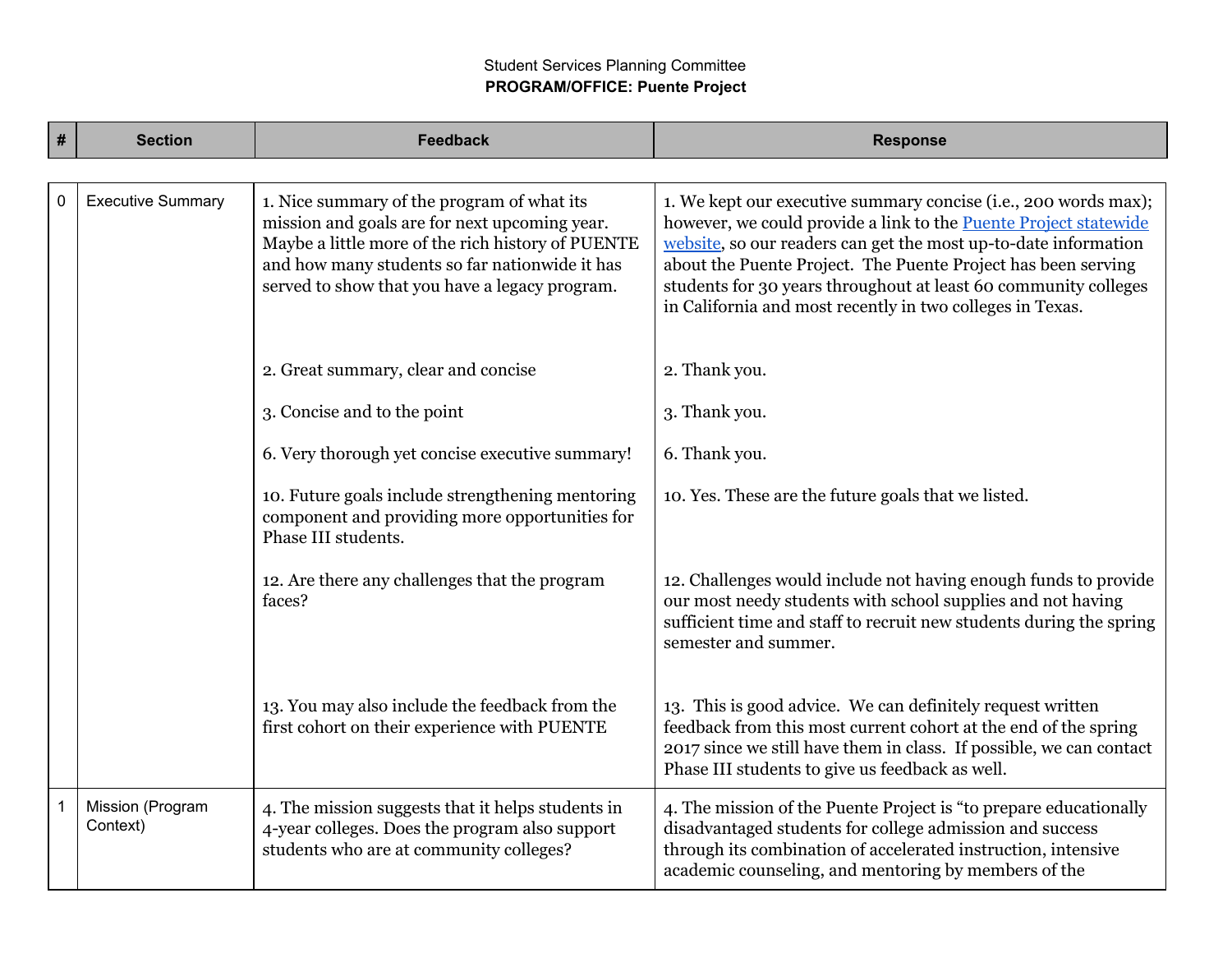|   |                                          | 6. Nice connection between the Puente Mission<br>and the college mission.<br>12. Clear and concise<br>14. Clear; nice overview | community." This statement suggests that the students start out<br>at a community college or high school before continuing their<br>educational paths at a four year institution.<br>6. Thank you.<br>12. Thank you.<br>14. Thank you.                                                                                                                                                                                                                                                                                                                                                                                                                                                                                                                                                                                                                                                                                                                                                                                                                                                                                                                                                                                                                                                                                                                                                                                                |
|---|------------------------------------------|--------------------------------------------------------------------------------------------------------------------------------|---------------------------------------------------------------------------------------------------------------------------------------------------------------------------------------------------------------------------------------------------------------------------------------------------------------------------------------------------------------------------------------------------------------------------------------------------------------------------------------------------------------------------------------------------------------------------------------------------------------------------------------------------------------------------------------------------------------------------------------------------------------------------------------------------------------------------------------------------------------------------------------------------------------------------------------------------------------------------------------------------------------------------------------------------------------------------------------------------------------------------------------------------------------------------------------------------------------------------------------------------------------------------------------------------------------------------------------------------------------------------------------------------------------------------------------|
| 2 | Program Description<br>(Program Context) | 4. Consider emphasizing that this is a learning<br>community and explain how students join Puente.                             | $4 \& 7$ . Puente is a learning community that involves linking an<br>English course to a career course and having the English<br>Professor and career Professor reinforce each other's curriculum.<br>However, the program also offers additional support that our<br>previous learning communities on campus were not able to offer.<br>Puente also links Puente students to a professional mentor and<br>links the students' parents to our campus culture and services<br>through an event called Family Night (Noche de Familia).<br>Puente students are also required to attend three events outside<br>the scheduled classes per semester to learn more about<br>transferring to a four-year college, to create professional<br>relationships with their mentors and to develop leadership skills.<br>If students are interested in joining Puente, they submit an<br>interest form on-line to express their reasons for wanting to join<br>Puente. The Puente counselor reads these interests forms and<br>contacts the students for an informational meeting. Interested<br>students meet with a counselor to learn about the program and<br>understand the time commitment in class and outside of class.<br>Once they commit to the time commitment through a signed<br>contract, the Puente counselor works with Admissions to<br>electronically send these students a special code to sign up for<br>the Puente Program. |
|   |                                          | 7. While the background information was<br>interesting it didn't describe how our Puente is                                    | 7. We listed this information under section 4 "Major"<br>accomplishments."                                                                                                                                                                                                                                                                                                                                                                                                                                                                                                                                                                                                                                                                                                                                                                                                                                                                                                                                                                                                                                                                                                                                                                                                                                                                                                                                                            |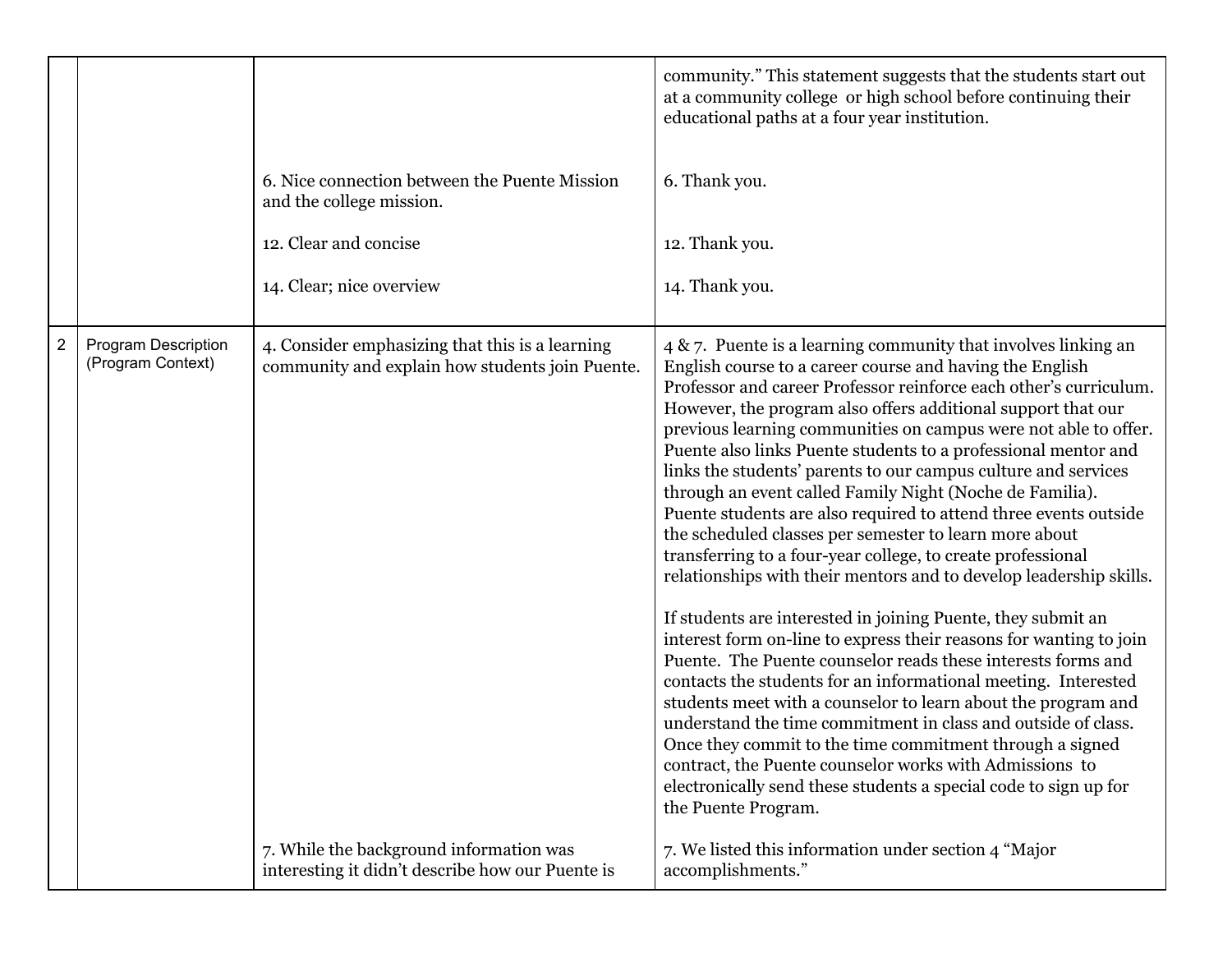|   |                                                   | unique or much detail on program activities and<br>opportunities.                                                                                                                                                                    |                                                                                                                                                                                                                                                                                                                                                                                                                                                                                                                                                                                                                                                       |
|---|---------------------------------------------------|--------------------------------------------------------------------------------------------------------------------------------------------------------------------------------------------------------------------------------------|-------------------------------------------------------------------------------------------------------------------------------------------------------------------------------------------------------------------------------------------------------------------------------------------------------------------------------------------------------------------------------------------------------------------------------------------------------------------------------------------------------------------------------------------------------------------------------------------------------------------------------------------------------|
|   |                                                   | 8. I learned two things; bridge means Puente and<br>that Chabot College is where Puente began.                                                                                                                                       | 8. This information is correct.                                                                                                                                                                                                                                                                                                                                                                                                                                                                                                                                                                                                                       |
|   |                                                   | 12. Clear and concise                                                                                                                                                                                                                | 12. Thank you.                                                                                                                                                                                                                                                                                                                                                                                                                                                                                                                                                                                                                                        |
| 3 | Community and Labor<br>Needs (Program<br>Context) | 1. Perhaps mention a few activities Puente has<br>participated in or mention a few of the specific<br>community and employment needs, etc<br>3. Not sure if the description answers the question<br>about community and labor needs. | 1 & 3. In an effort to develop the leadership skills of Puente<br>students, Puente professors have directed Puente student<br>volunteers to the following events on campus: Proactive<br>Registration, Majors to Career, Internship Fair, College<br>Connection and tours for high school students. This spring<br>semester, 2017, we are also encouraging them to volunteer at<br>PEP and the OYE conference. It is through these events that the<br>Puente students are sharing information about college and career<br>opportunities with other college students, high school students<br>and parents of younger children in our larger community. |
|   |                                                   | 4. Unclear how the changing community needs<br>affected your program.                                                                                                                                                                | 4. We would need to research how changing community needs<br>might be affecting our program. At the moment, we do not have<br>research available to us about the changing needs of our<br>community. We have learned that many of our Puente students<br>and their parents are struggling to remain in this area due to<br>rising rent prices. We would need to research how many<br>lower-income families continue to leave this school district due<br>to rising rent prices and analyze whether it could be affecting our<br>recruitment of students.                                                                                              |
|   |                                                   | 7. Did our changing political climate and local<br>protests affect your program or students? How<br>have community changes impacted Puente?                                                                                          | 7. The political climate has frightened our DACA students in the<br>Puente program. The entire class has received helpful<br>information that the Dreamers Task Force has compiled for our<br>campus. This information includes manuals and red cards that<br>list the rights that everyone in this country has regardless of<br>immigration status and handouts with names of legal clinics or                                                                                                                                                                                                                                                       |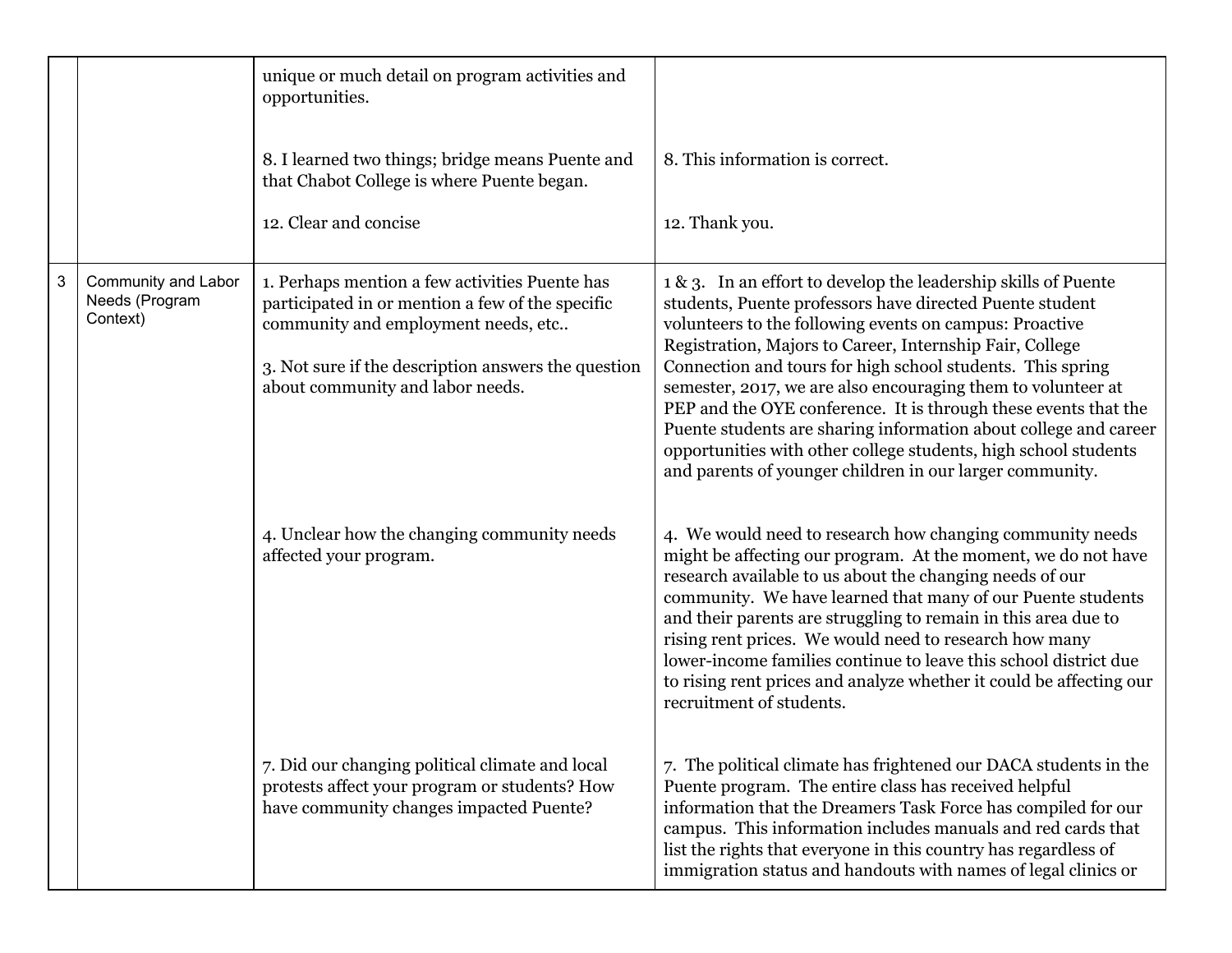|   |                                        |                                                                                                                                                                                                                                                                      | non-profit organizations that offer free or inexpensive legal<br>advice on campus and off campus.                                                                                                                                                                                                                                                                                                                                                                                                                                                                                                                                                                         |
|---|----------------------------------------|----------------------------------------------------------------------------------------------------------------------------------------------------------------------------------------------------------------------------------------------------------------------|---------------------------------------------------------------------------------------------------------------------------------------------------------------------------------------------------------------------------------------------------------------------------------------------------------------------------------------------------------------------------------------------------------------------------------------------------------------------------------------------------------------------------------------------------------------------------------------------------------------------------------------------------------------------------|
|   |                                        | 8. Do you help students with employment needs,<br>and technology.                                                                                                                                                                                                    | 8. Students are provided with career counseling through their<br>participation in their Life and Career Planning course (i.e.,<br>Career 137). Additionally, we have a strong partnership with our<br>Career Center on campus. Our students receive resume feedback<br>through a workshop and they take part in the career and<br>internship fairs every semester.                                                                                                                                                                                                                                                                                                        |
|   |                                        | 9. Would there be any examples that you could<br>list?<br>12. In these outreach activities, is this where<br>students are recruited?                                                                                                                                 | 9 & 12. One example of an counseling program outreach activity<br>would be the Proactive Registration Event that occurs during the<br>fall and spring semester. The Puente counselor always<br>participates at this event and works with Puente and non-Puente<br>students. The Puente counselor also informs new students about<br>Puente during her sessions. Meanwhile, the English professor<br>and available Puente students table for new recruits at the same<br>event. Last year, the Puente professors and Puente students also<br>promoted the Puente Program at College Connection. This year<br>we hope to promote the program at PEP and the OYE conference. |
| 4 | Major Accomplishment<br>(Looking back) | 1. Nice layout of Puente accomplishments and all<br>the different moving pieces that make up Puente<br>now.                                                                                                                                                          | 1. Thank you.                                                                                                                                                                                                                                                                                                                                                                                                                                                                                                                                                                                                                                                             |
|   |                                        | 2. Amazing! With such a young program and<br>limited personnel resource, Sandra and Yolanda<br>have done so much for Puente students. I also like<br>the idea of linking students with Honor Transfer<br>Program. Wonderful activities and club.<br>Wonderful work:) | 2. Thank you for the feedback.                                                                                                                                                                                                                                                                                                                                                                                                                                                                                                                                                                                                                                            |
|   |                                        | 4. Fantastic accomplishments! It's thorough and<br>shows the holistic approach to Puente. Congrats<br>to Puente and your student leaders!                                                                                                                            | 4. Thank you. We are very proud of our Puente student leaders.                                                                                                                                                                                                                                                                                                                                                                                                                                                                                                                                                                                                            |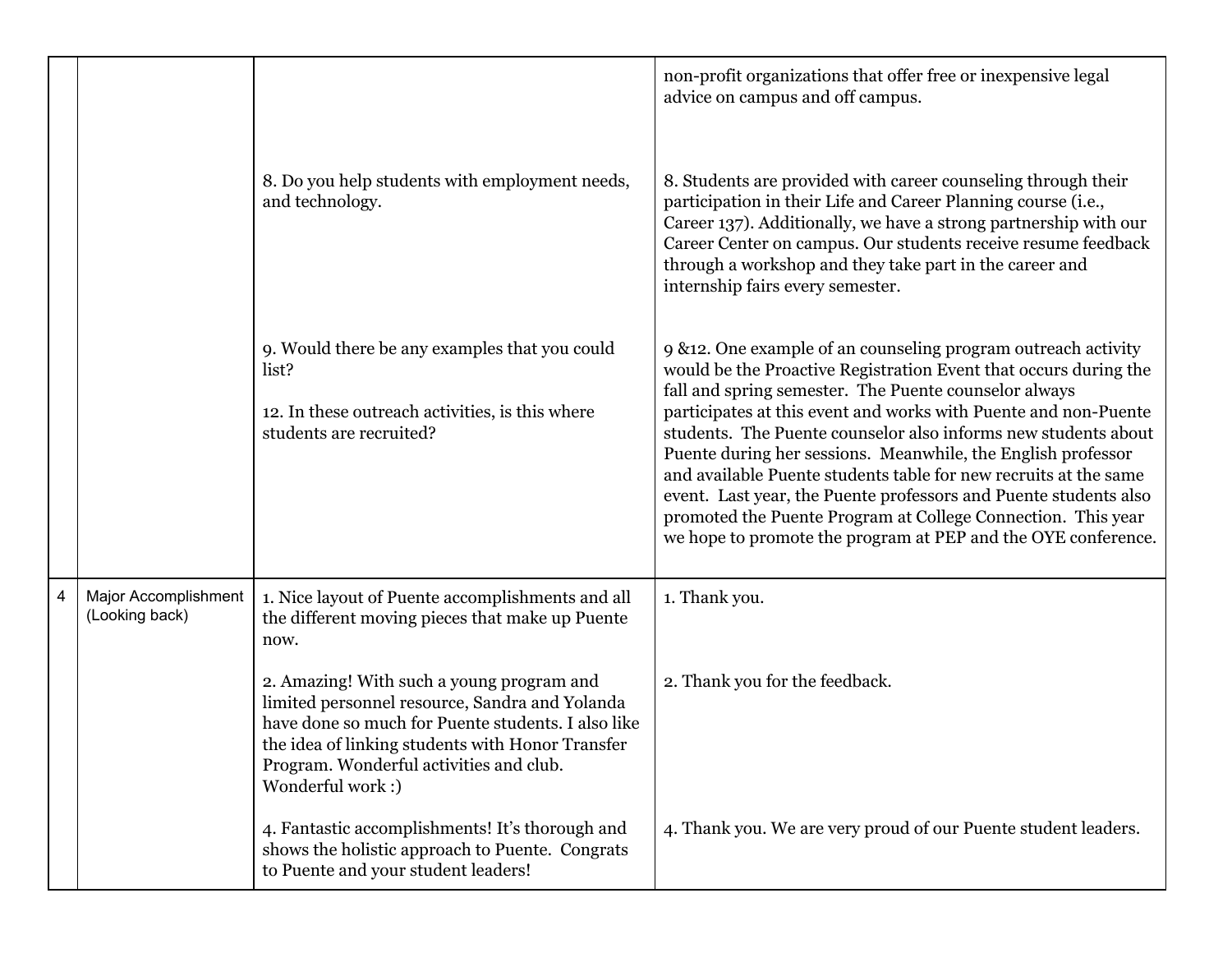|   |                                                     | 5. What a great program! Great to see such growth<br>in the students.                                                                                                                                                                                           | 5. Thank you for the feedback.                                                                                                                                                                                                                                                                                                                                                                                                                                                                                   |
|---|-----------------------------------------------------|-----------------------------------------------------------------------------------------------------------------------------------------------------------------------------------------------------------------------------------------------------------------|------------------------------------------------------------------------------------------------------------------------------------------------------------------------------------------------------------------------------------------------------------------------------------------------------------------------------------------------------------------------------------------------------------------------------------------------------------------------------------------------------------------|
|   |                                                     | 6. Lots of accomplishments in such a short time!<br>We are so lucky to have Puente!                                                                                                                                                                             | 6. Thank you.                                                                                                                                                                                                                                                                                                                                                                                                                                                                                                    |
|   |                                                     | 8. Can you expand to include more students? How<br>do you recruit students?                                                                                                                                                                                     | 8. Each year our Puente Program brings in a cohort of 30<br>students.                                                                                                                                                                                                                                                                                                                                                                                                                                            |
|   |                                                     | 9. Superb description. Great examples. Visible<br>impact.                                                                                                                                                                                                       | 9. Thank you.                                                                                                                                                                                                                                                                                                                                                                                                                                                                                                    |
|   |                                                     | 10. Thorough description of Puente activities and<br>accomplishments.                                                                                                                                                                                           | 10. Thank you.                                                                                                                                                                                                                                                                                                                                                                                                                                                                                                   |
|   |                                                     | 12. Good job! Are there funds to expand the<br>program?                                                                                                                                                                                                         | 12. Thank you. The Puente State Office has asked the campus to<br>fund the Puente Program's activities/events with at least \$5,000.                                                                                                                                                                                                                                                                                                                                                                             |
|   |                                                     | 14. Good work; student seem to enjoy this<br>experience and the support<br>Outreach efforts – great job                                                                                                                                                         | 14. Thank you.                                                                                                                                                                                                                                                                                                                                                                                                                                                                                                   |
| 5 | Impact of Resource<br>Allocations (Looking<br>back) | 1. Good rationale for the need for the OA II<br>position and explanation of Puente funding                                                                                                                                                                      | 1. Thank you.                                                                                                                                                                                                                                                                                                                                                                                                                                                                                                    |
|   |                                                     | 2. Great analysis. If you can provide a class roster<br>to Jose/EOPS, he can do a quick evaluation and let<br>you know which students might be qualified for<br>EOPS. Do TRIO have a book loan service? Have<br>Puente students been using bus token from ASCC? | 2. Thank you. We work closely with the EOPS team to best<br>support our Puente students. We also strongly promote TLC in<br>the fall semester when all of our students still qualify for free<br>loaned programs as basic skills students. It appears that most of<br>our students drive to school or are driven to school. We could<br>add a question about the students' means of transportation in<br>their initial student questionnaire to identify students who could<br>benefit from the ASCC bus tokens. |
|   |                                                     | 3. The description states the need for OA II                                                                                                                                                                                                                    | 3. Per the Regents of the University of California contract,                                                                                                                                                                                                                                                                                                                                                                                                                                                     |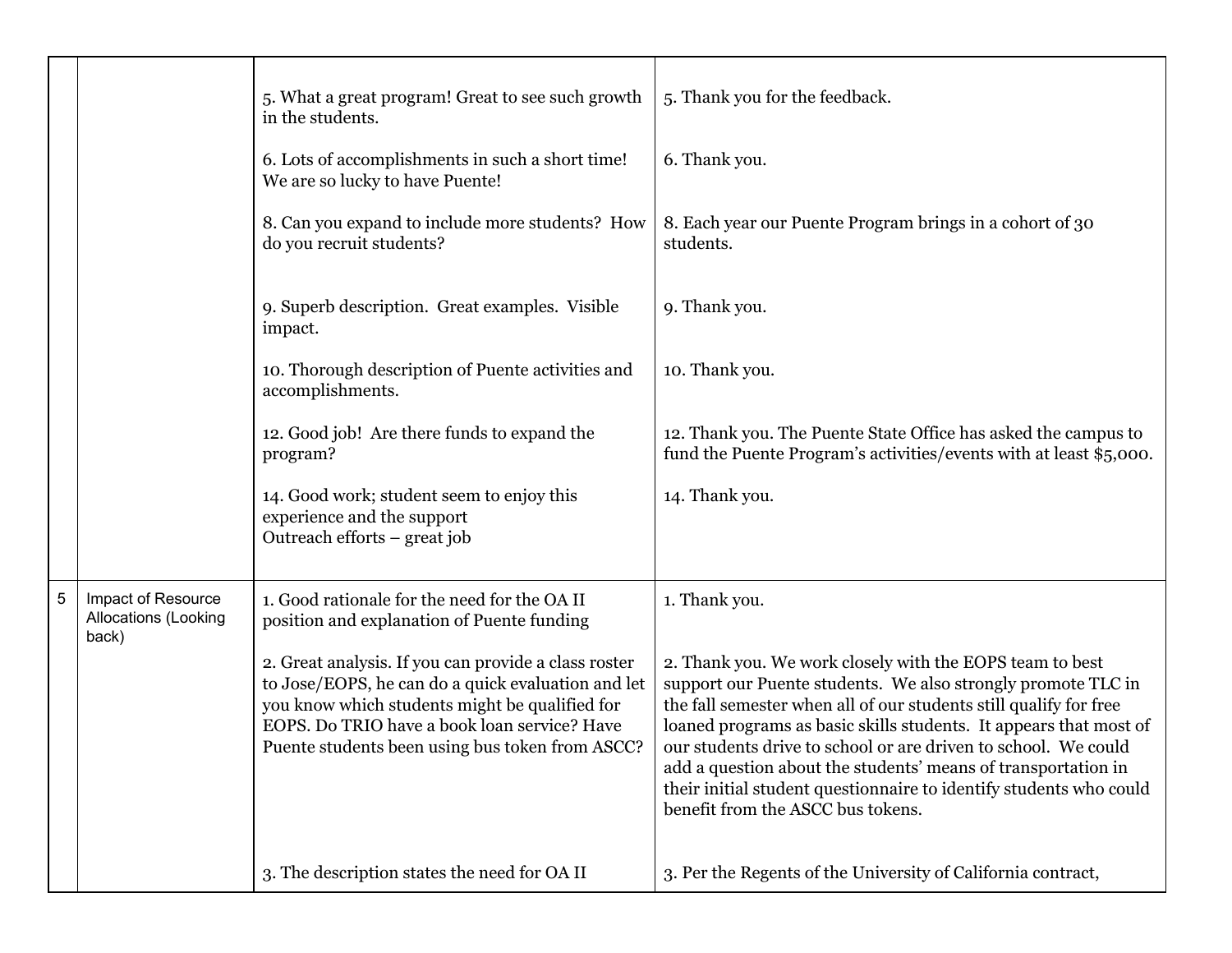|  | position and lack of funding for direct student aid.<br>However, it does not state the impact to date on<br>how each new resources has had on the program. | clerical assistance of at least 10 hours per week is required (i.e.,<br>OAII); however, our Puente team was not successful in getting<br>this position funded during the fall 2015, spring 2016 and fall<br>2016 semesters.                                                                                                                                                                                                                                                                          |
|--|------------------------------------------------------------------------------------------------------------------------------------------------------------|------------------------------------------------------------------------------------------------------------------------------------------------------------------------------------------------------------------------------------------------------------------------------------------------------------------------------------------------------------------------------------------------------------------------------------------------------------------------------------------------------|
|  |                                                                                                                                                            | As a result, the Puente Co-Coordinator/Counselor took on many<br>of administrative duties (e.g., see section 5 of our program review<br>for details) to support the services in our program. We were<br>fortunate to have Yesenia Haro, Welcome Center OAII, assigned<br>to provide the much needed 10 hours a week of administrative<br>support to our program effective October 2016. We can<br>anticipate that having this added administrative support will help<br>us run an effective program. |
|  | 5. Are there ever any grants that can help with<br>books etc? Could a team be formed to help write<br>one if so?                                           | 5. Good question. The Puente English Professor is more than<br>interested in joining others to create a writing team to apply for<br>additional grants. We would first need to identify grants that<br>would be relevant.                                                                                                                                                                                                                                                                            |
|  | 8. How can you get more funding? The narrative<br>may need to in a different area. What ios UCOP?                                                          | 8. UCOP stands for the University of California Office of the<br>President.                                                                                                                                                                                                                                                                                                                                                                                                                          |
|  | 10. Success at securing needed clerical assistance.                                                                                                        | 10. Yes. We were fortunate to have Yesenia Haro, Welcome<br>Center OAII, assigned to provide the much needed 10 hours a<br>week of administrative support to our program effective October<br>2016.                                                                                                                                                                                                                                                                                                  |
|  | 11. My understanding is that Equity funding isn't a<br>stable funding source so has Puente looked into<br>additional sources for longer term funding?      | 11. Our Puente Program is currently funded using Equity and<br>UCOP funds. We plan to have this program long term. Our goal is<br>for our program to be institutionalized, so it can be funded<br>through fund 1.                                                                                                                                                                                                                                                                                    |
|  | 12. If the program expands will you receive<br>additional funding from UCOP?                                                                               | 12. Each year the Puente program brings in a new cohort of 30<br>students. These 30 students experience Phase I and Phase II<br>when they complete English 847 and Career 137 in the fall<br>semester and English 100 and Career 110 in the spring semester,<br>participate in the mentorship program both semesters, and<br>attend several counseling appointments with their Puente                                                                                                                |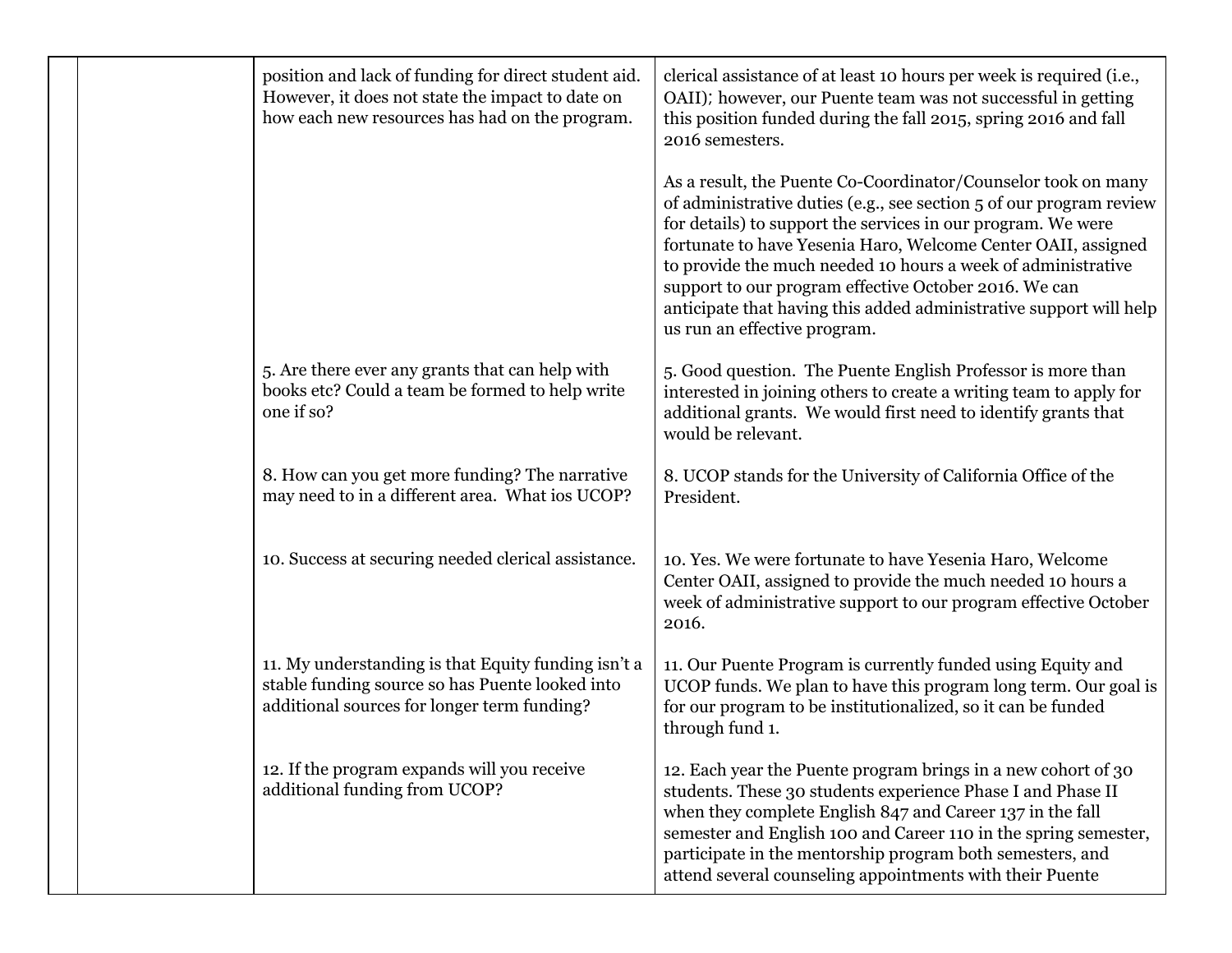|        |                                       |                                                                                                                                                                                                                                                                                                                                                                                                        | counselor (career professor). When students enter Phase III, they<br>must meet with the same Puente Counselor many times until<br>they transfer to the university. Therefore, the number of students<br>that the Puente Counselor must meet increases every time a<br>cohort of students enters Phase III. The Puente Counselor is also<br>expected to track these students' success and share this data with<br>the Puente State Office. This is how the number of Puente<br>students that the Puente Counselor serves directly increases<br>every year. UCOP provides the amount of \$1,500 each year to<br>support Puente mentor activities.                                                                                                                                                                                                                                                                                                                                                                                  |
|--------|---------------------------------------|--------------------------------------------------------------------------------------------------------------------------------------------------------------------------------------------------------------------------------------------------------------------------------------------------------------------------------------------------------------------------------------------------------|----------------------------------------------------------------------------------------------------------------------------------------------------------------------------------------------------------------------------------------------------------------------------------------------------------------------------------------------------------------------------------------------------------------------------------------------------------------------------------------------------------------------------------------------------------------------------------------------------------------------------------------------------------------------------------------------------------------------------------------------------------------------------------------------------------------------------------------------------------------------------------------------------------------------------------------------------------------------------------------------------------------------------------|
| 6<br>A | State of the Program -<br>Observation | 2. Since the college will start the Promise Program,<br>not sure if it can help the students with supplies<br>issue. As the program continues to grow, Puente<br>counselor will need more help and time for<br>counseling. And looks like we will need a full-time<br>Puente Counselor? Do you have the information<br>about the staff/personnel structure that other<br>colleges have for comparison? | 2. This comment regarding a full-time counselor is a very<br>important one. The campuses that are most successful in taking<br>care of their Puente counselors so that these counselors do not<br>burn out and leave the Puente program are those that are most<br>flexible with how the Puente counselor uses her/his Puente<br>hours/load. Every campus has its own unique blend of demands<br>on counselors, so as a general and Puente counselor, the Puente<br>counselor must create a unique balance to serve in both<br>capacities. It would, therefore, be best if each Puente counselor<br>on each campus have an opportunity to express to her/his dean<br>what they would consider to be an ideal balance to serve in both<br>capacities. During our future question and answer session, we<br>can also share more specific examples of how a couple of other<br>Puente counselors on other campuses manage a continuously<br>growing number of Phase III Puente students within a limited<br>amount of Puente hours. |
|        |                                       | 7. Please describe "challenges" involved in Puente<br>program growth. Also, there were no attachments<br>in this section even though it was indicated in the<br>narrative.                                                                                                                                                                                                                             | 7. The Puente Project is limited in funding (\$5,000 per year) and<br>in the number of students allowed to enroll each year (maximum<br>30); however, in reviewing the data in all of the categories, it is<br>clear the project is successful and the formula works. The<br>learning community model gives the students consistency,<br>stability and a planned pattern for their "first year" college<br>experience. The students are also supported beyond their first<br>year in college, which makes the Puente Project unique.<br>The original attachments had to be re-formatted for the SPOL<br>module, so you can find the same information under SPOL.                                                                                                                                                                                                                                                                                                                                                                 |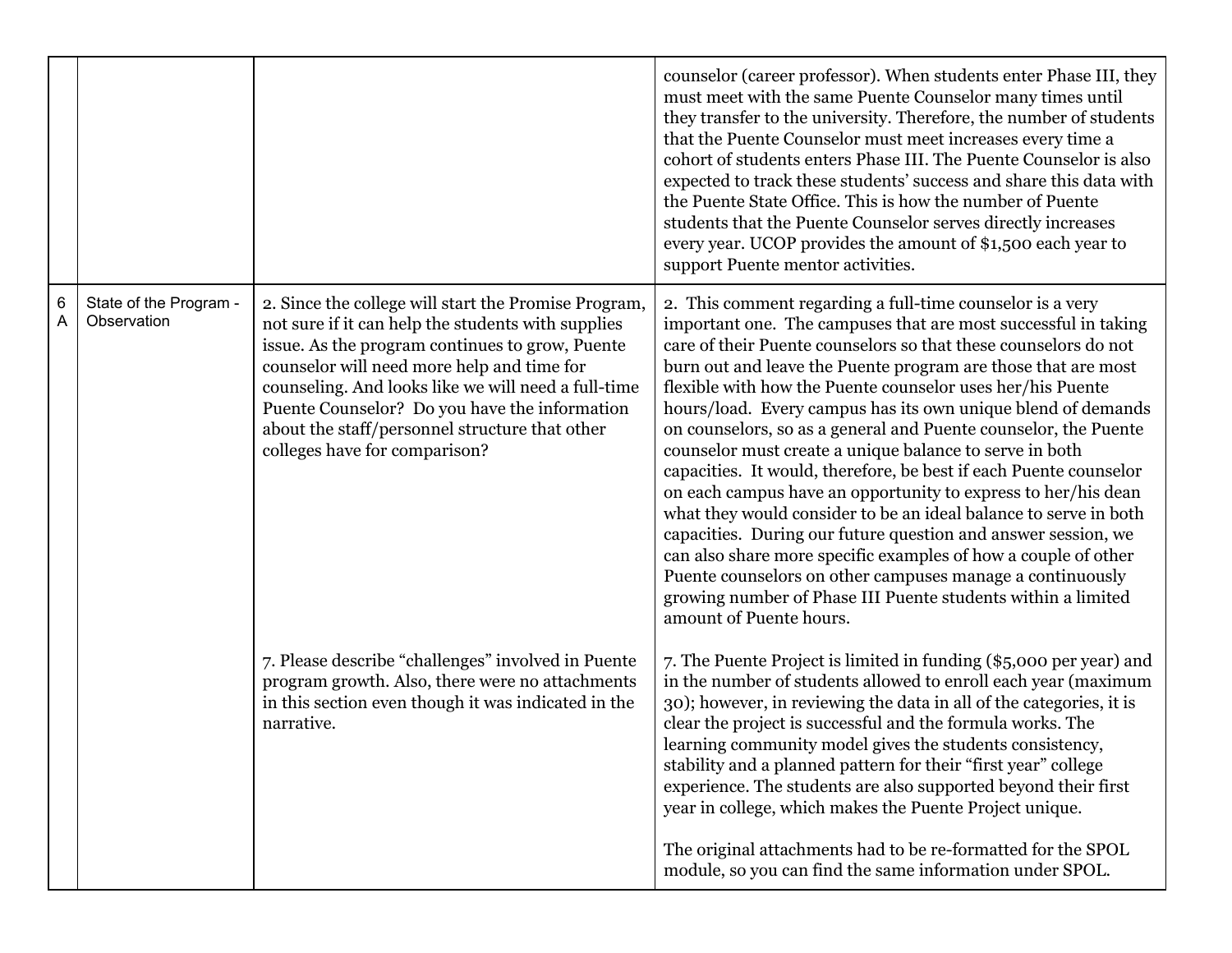| 8. Do you fill out field trip forms? If so, who do<br>you give them to?                                                                     | 8. Yes. The Puente Co-Coordinators coordinate all of the student<br>field trip paperwork every semester.                                                                                                                                                                                                                                                                                                                                                                                                                                                                                                                                                                                  |
|---------------------------------------------------------------------------------------------------------------------------------------------|-------------------------------------------------------------------------------------------------------------------------------------------------------------------------------------------------------------------------------------------------------------------------------------------------------------------------------------------------------------------------------------------------------------------------------------------------------------------------------------------------------------------------------------------------------------------------------------------------------------------------------------------------------------------------------------------|
| 9. I couldn't see the attachment. Would a budget<br>be helpful? I know there are more achievements so<br>could these be highlighted?        | 9. We have a program expenditure budget that we update every<br>year.<br>We can definitely write more about additional achievements that<br>would fall under the category of qualitative results. For our first<br>Puente Program review we wanted to highlight the achievements<br>that could be supported by quantitative data, like retention and<br>success rates. We plan to work more consistently with our<br>Research Department to continue assessing these different types<br>of achievements.                                                                                                                                                                                  |
| 10. Identifies growth of program and impact of<br>counseling time and funding needed for school<br>supplies and textbook and laptop rentals | 10. As previously mentioned, the number of Puente students<br>that the Puente Counselor advises increases every school year<br>because the Puente Counselor is responsible for counseling the<br>Puente students from the day they enroll in Puente til the day<br>they transfer to a four year college.<br>By supplying the most needy students in Puente (10%) with<br>required office supplies and books, our campus would make sure<br>that these students are ready to work on their assignments<br>starting on day one. Students fall behind right away in our<br>classes when they are waiting to have the money to purchase<br>their supplies and books one to three weeks later. |
| 12. Could you go into greater detail regarding the<br>needs for the overnight tour? What happens at<br>this event?                          | 12. On an overnight university tour, students would visit at least<br>three universities that are not too far away from each other. We<br>would travel in a large bus and find economical lodging. We<br>would have people at those universities receive us and give our<br>group a tour of the campus, and, if possible, a session about the<br>programs and services in those campuses. The Puente Network<br>would provide us with names of key people at those campuses as                                                                                                                                                                                                            |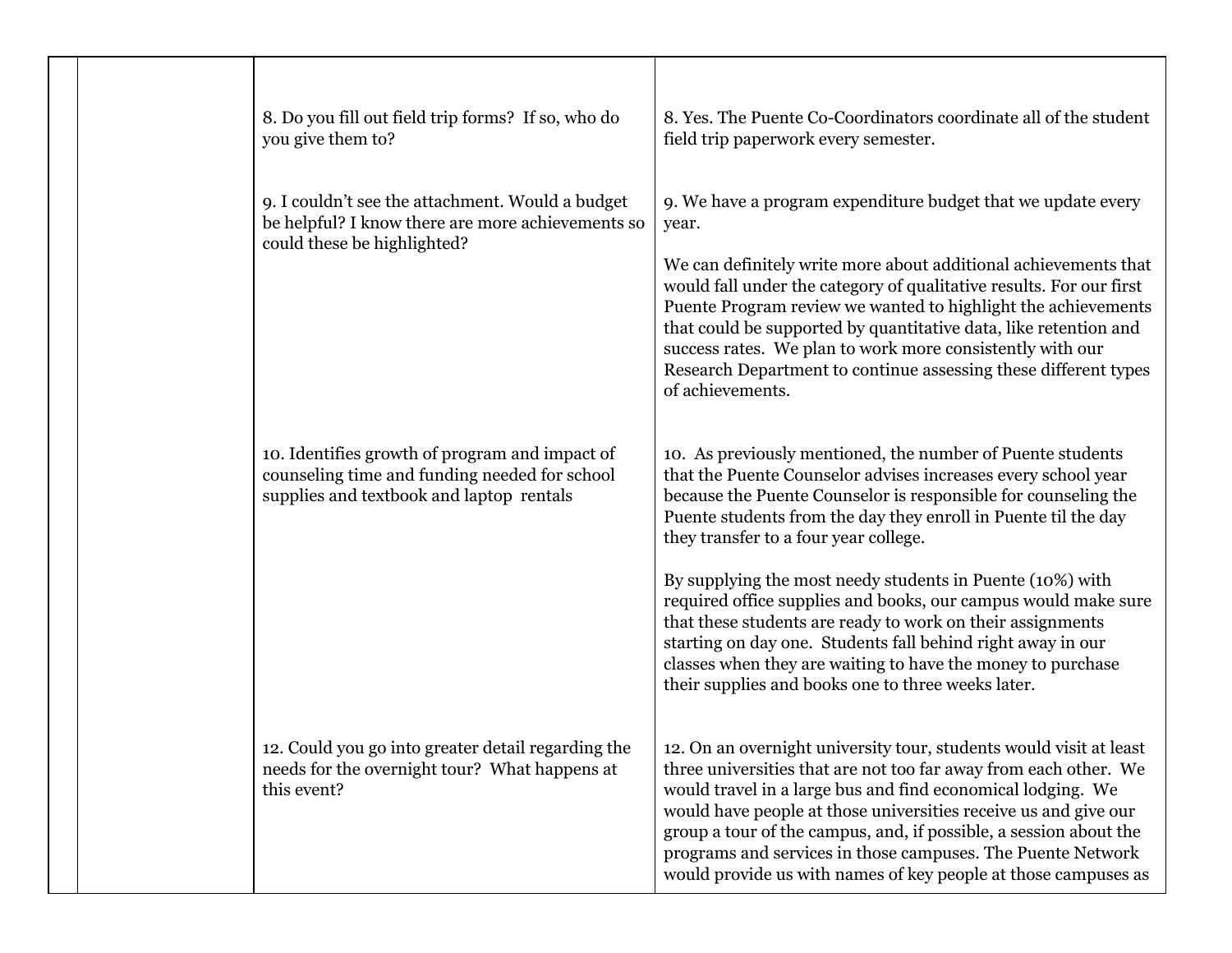|        |                                      | 14. Support staff needed; has been a shared<br>position with other areas<br>Budget?                                                                                                                                  | our contacts or partners. We would need some experienced<br>chaperones from Cañada College to accompany us on this tour.<br>We can also try to join a nearby Puente Program that might also<br>be coordinating a Puente University Tour.<br>14. Correct. Yesenia Haro, the OAII at the Welcome Center is<br>supporting multiple programs already. In addition, the big<br>Puente events (orientation, registration, family night) take place<br>during peak times when she is helping with campus wide<br>orientations and registration. It would be great to have a<br>non-shared position to avoid burnout. |
|--------|--------------------------------------|----------------------------------------------------------------------------------------------------------------------------------------------------------------------------------------------------------------------|---------------------------------------------------------------------------------------------------------------------------------------------------------------------------------------------------------------------------------------------------------------------------------------------------------------------------------------------------------------------------------------------------------------------------------------------------------------------------------------------------------------------------------------------------------------------------------------------------------------|
| 6<br>B | State of the Program -<br>Evaluation | 7. What other changes could be made? Could you<br>partner with programs to help support<br>mentor/mentee relationships? What about<br>students who stop out/drop out? Programmatic<br>changes?                       | 7. We will continue to ask feedback from Puente mentors so that<br>we may continue to develop our mentorship program and<br>support the mentor/mentee relationships even more. We can<br>definitely begin to dedicate some time to contacting students who<br>dropped out of Puente to ask them why they dropped out. These<br>reasons can be recorded and analyzed, especially if there is a<br>pattern. Our OAII can be a great help with this new project.                                                                                                                                                 |
|        |                                      | 8. Should be clearer that the OAII (Yesenia) is not<br>full time. Since earlier you said you did not hire an<br>OA II.                                                                                               | 8. Correct. Yesenia Haro, Welcome Center OAII, was assigned to<br>provide the much needed 10 hours a week of administrative<br>support to our program effective October 2016.                                                                                                                                                                                                                                                                                                                                                                                                                                 |
|        |                                      | 9. Fantastic job on sections A & B.<br>Congratulations!                                                                                                                                                              | 9. Thank you.                                                                                                                                                                                                                                                                                                                                                                                                                                                                                                                                                                                                 |
|        |                                      | 10. More information could be included in this<br>section                                                                                                                                                            | 10. Be specific. What additional information should we include?                                                                                                                                                                                                                                                                                                                                                                                                                                                                                                                                               |
|        |                                      | 12. Should you add in this section that this<br>position only covers 10 hours a week or the<br>percentage of coverage reiterating the need for the<br>position?<br>13. Recommend to include a plan to identify tasks | 12. Great idea. Yesenia Haro, Welcome Center OAII, was<br>assigned to provide the much needed 10 hours a week of<br>administrative support to our program effective October 2016;<br>however, she is supporting multiple programs already. In<br>addition, the big Puente events (orientation, registration, family<br>night) take place during peak times when these office assistants<br>are helping with campus wide orientations and registration. It<br>would be great to have a non-shared position to avoid burnout.<br>13. We listed the specific OAII tasks in section 5.                            |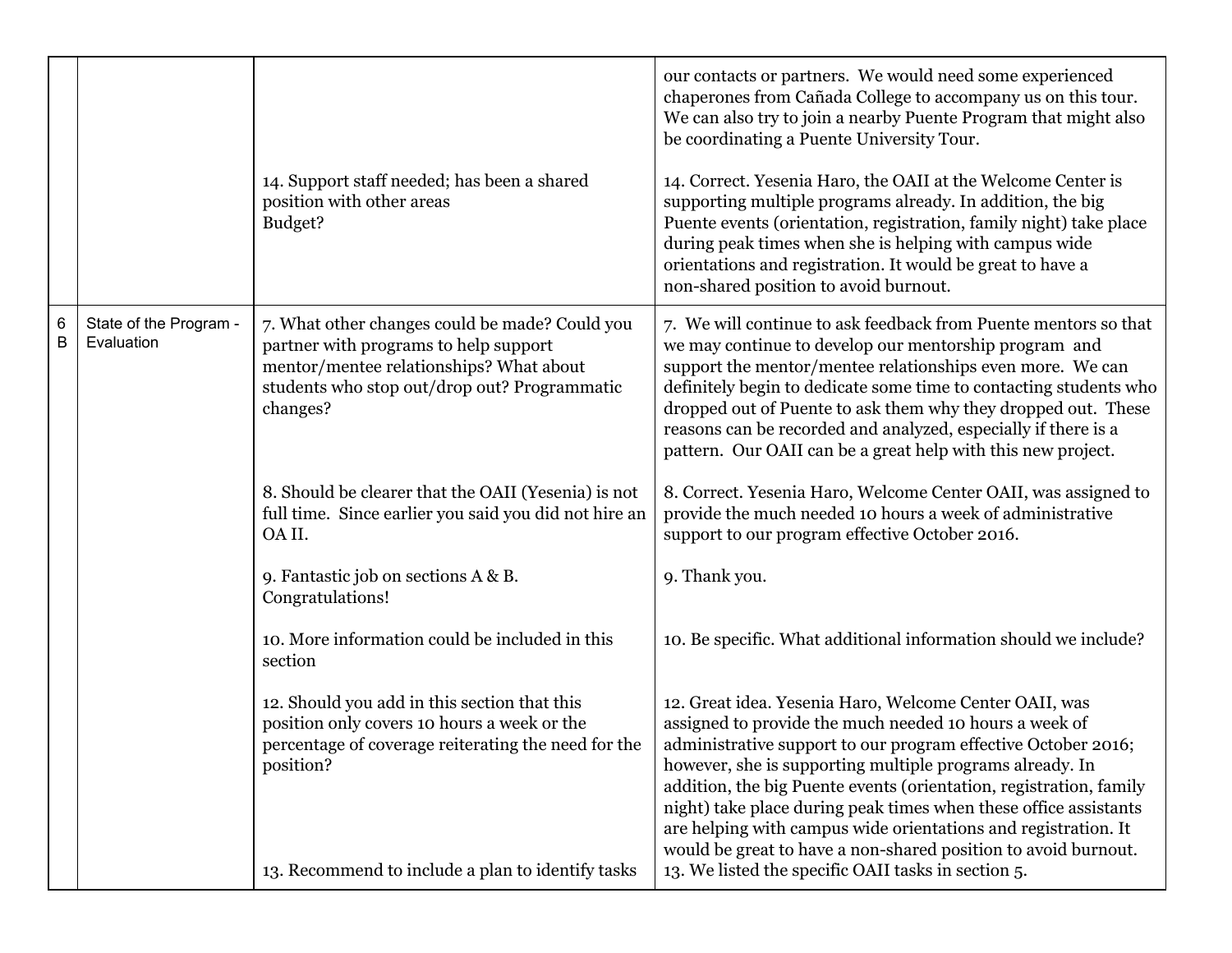|                     |                                                              | that will be assigned to AOII. If there are no<br>changes in the program (activities, courses,<br>mentorship, etc.), you may state it here.                |                                                                                                                                                                                                                                                                                                                                               |
|---------------------|--------------------------------------------------------------|------------------------------------------------------------------------------------------------------------------------------------------------------------|-----------------------------------------------------------------------------------------------------------------------------------------------------------------------------------------------------------------------------------------------------------------------------------------------------------------------------------------------|
| $\overline{7}$<br>A | <b>Current Service Area</b><br>Outcomes (SAOs)               | 2. Great analysis and data                                                                                                                                 | 2. Thank you.                                                                                                                                                                                                                                                                                                                                 |
|                     | Assessment and<br><b>Student Learning</b><br>Outcomes (SLOs) | 4. Great comparative data of success rates between<br>Puente and non-Puente students.                                                                      | 4. Thank you.                                                                                                                                                                                                                                                                                                                                 |
|                     | Assessment                                                   | 5. Great data and success!                                                                                                                                 | 5. Thank you.                                                                                                                                                                                                                                                                                                                                 |
|                     |                                                              | 6. Did not Puente students pass ENGL 847 at a<br>higher rate? Is that 82.24% success rate correct?<br>SLO's look good but I can't quite read the chart : ( | 6. 82.25% represents the retention rate for the non-Puente<br>sections of English $847$ in 2015-2016.                                                                                                                                                                                                                                         |
|                     |                                                              |                                                                                                                                                            |                                                                                                                                                                                                                                                                                                                                               |
|                     |                                                              | 7. Retention rates probably should be in 6B. Were<br>there counseling SLOs? Are there none for Career<br>137? What is the SAO, retention?                  | 7. Yes. All courses have SLOs. The SLOs for Career 137 will be<br>included in the Instructional Program review along with the<br>results from the rest of our Career courses. These results are<br>entered into TracDat.                                                                                                                      |
|                     |                                                              |                                                                                                                                                            | Career 137 SLOs                                                                                                                                                                                                                                                                                                                               |
|                     |                                                              |                                                                                                                                                            | Upon successful completion of this course, a student will be able<br>to:<br>Evaluate career assessment results (i.e. interests,<br>$\bullet$<br>satisfying work skills, values and personality)<br>Create an effective resume to be used for career-related<br>opportunities<br>Demonstrate knowledge of informational interviewing<br>skills |
|                     |                                                              |                                                                                                                                                            | Career 110 SLOs<br>Upon successful completion of this course, a student will be able<br>to:                                                                                                                                                                                                                                                   |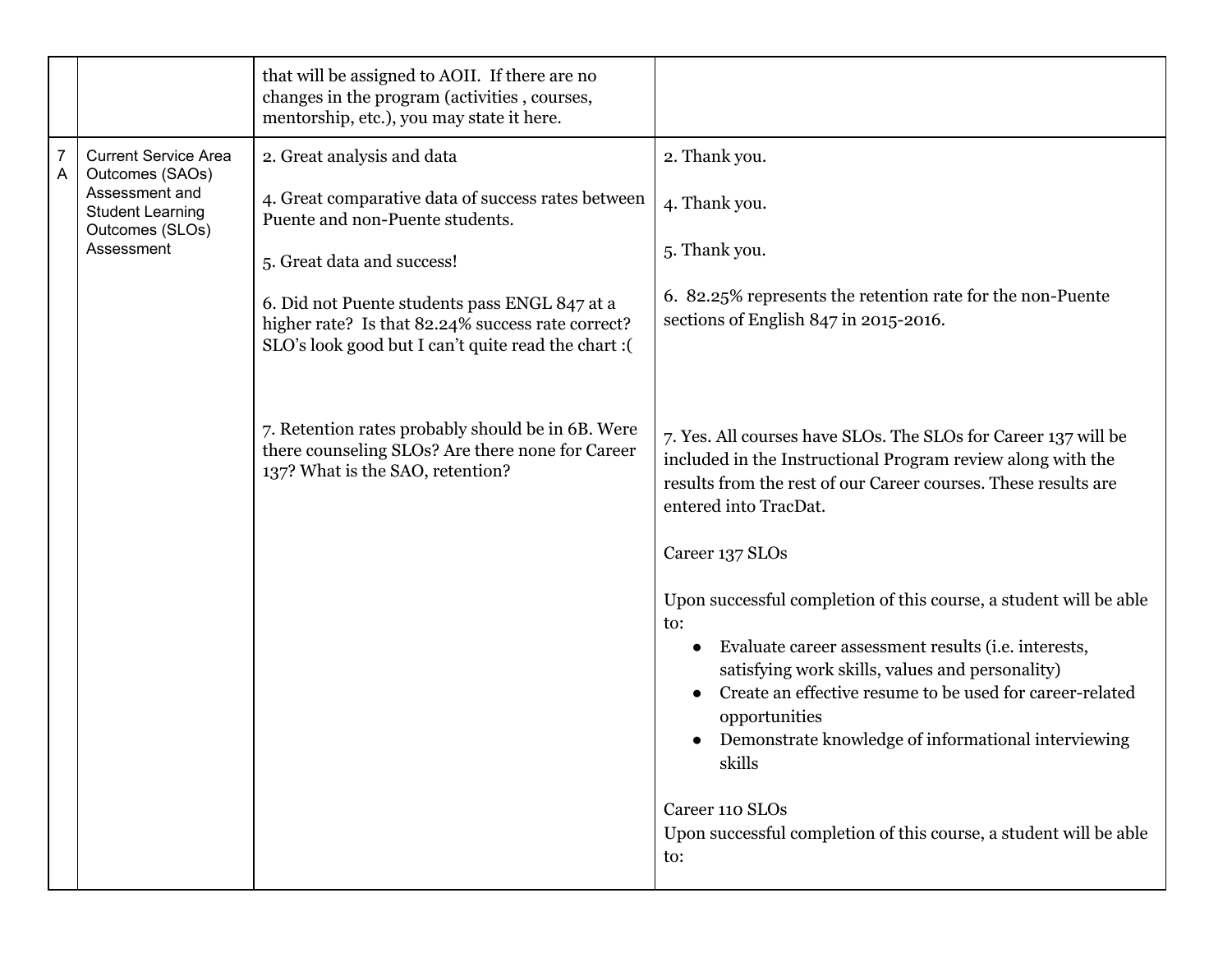|        |                                             |                                                                                                                                                                                                                                                  | Evaluate coursework for transfer requirements<br>Use a four-year institution catalog to develop a Student<br>Educational Plan for a program at that institution                                                                                                                        |
|--------|---------------------------------------------|--------------------------------------------------------------------------------------------------------------------------------------------------------------------------------------------------------------------------------------------------|----------------------------------------------------------------------------------------------------------------------------------------------------------------------------------------------------------------------------------------------------------------------------------------|
|        |                                             | 8. This shows how well your students are doing<br>well with retention and success. Good SAOs and<br><b>SLOs</b>                                                                                                                                  | 8. Thank you.                                                                                                                                                                                                                                                                          |
|        |                                             | 10. Comprehensive SLO information is included.<br>SAO's are missing.                                                                                                                                                                             | 10. Thank you. Our SAO for Puente statewide is "through<br>participation in the Puente Project, a student will develop a<br>Student Educational Plan (SEP) with the goal to transfer to a four<br>year college or university."                                                         |
|        |                                             | 12. Great job! The program is making a difference.<br>14. Nice work. Success in working with these<br>students                                                                                                                                   | 12. Thank you.<br>14. Thank you.                                                                                                                                                                                                                                                       |
| 7<br>B | SAO Assessment Plan                         | 3. Is the Research Department referred in 7B<br>PRIE? If so, it may be better to state that.<br>7. SAO planning is necessary even if you don't<br>have back up for them yet.<br>10. To be included once more data is collected.<br>12. Good job! | 3. Yes, we are referring to the same research team at Cañada<br>College.<br>7 & 10 We are interested in learning from our colleagues how<br>Puente's structure and goals could fall within the Counseling<br>Department's SAOs and/or other relevant SAOs on campus.<br>12. Thank you. |
| 7<br>C | <b>SAO Assessment</b><br>Results and Impact | 3. It states that the findings will be answered in<br>the future but don't some of the data on 7A answer<br>the findings?<br>12. Good job!                                                                                                       | 3. During our future question and answer session, we hope to get<br>some more clarity about SAOs and Puente's connection to them.<br>12. Thank you.                                                                                                                                    |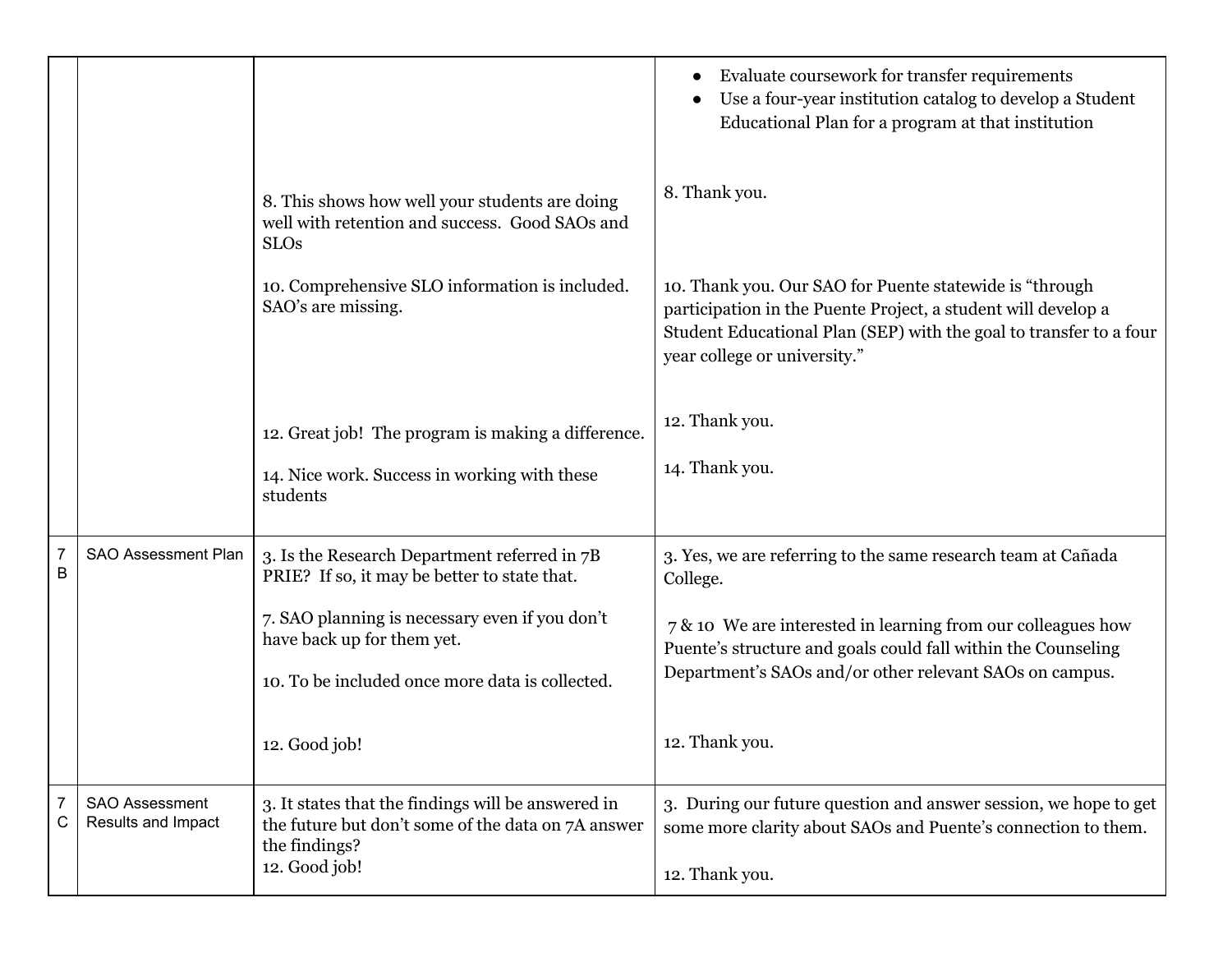| $\overline{7}$<br>D | <b>SLO Assessment Plan</b> | 2. Great idea about the required Puente Study<br>hour                                                                           | 2. Thank you. We look forward to providing an update on the<br>required Puente Study hour.                                                                                                                                                                                                                                                                                                                                                                                                                                                                                                                                                                                                                                                                                                                                                                                                                                                                               |
|---------------------|----------------------------|---------------------------------------------------------------------------------------------------------------------------------|--------------------------------------------------------------------------------------------------------------------------------------------------------------------------------------------------------------------------------------------------------------------------------------------------------------------------------------------------------------------------------------------------------------------------------------------------------------------------------------------------------------------------------------------------------------------------------------------------------------------------------------------------------------------------------------------------------------------------------------------------------------------------------------------------------------------------------------------------------------------------------------------------------------------------------------------------------------------------|
|                     |                            | 6. Did Professor Valenzuela individual assess the<br>students for SLO completion, or was there some<br>sort of pre/post survey? | 6. Professor Valenzuela evaluated how well students completed<br>each SLO when she evaluated the skill related to the SLO in one<br>of their student essays.                                                                                                                                                                                                                                                                                                                                                                                                                                                                                                                                                                                                                                                                                                                                                                                                             |
|                     |                            | 7. Where are the SLOs for Career 137? How is<br>counseling impacting Puente students?                                           | 7. The SLOs for Career 137 will be included in the Instructional<br>Program review along with the results from the rest of our Career<br>courses. These results are entered into TracDat.                                                                                                                                                                                                                                                                                                                                                                                                                                                                                                                                                                                                                                                                                                                                                                                |
|                     |                            |                                                                                                                                 | The Career courses taught on our campus are meant to influence<br>personal development and help students develop lifelong goals<br>that support student persistence and retention; however, unlike<br>the English courses: they are not sequenced. For example, Career<br>137 (i.e., fall Puente course) is not a prerequisite for Career 110<br>(i.e., spring Puente course). In addition, these Puente Career<br>courses have been infused by the Puente model that has been<br>articulated by various researchers, including Patricia Gandara,<br>UC Director of the Education Policy Center, Linguistic Minority<br>Research Institute and current faculty at UCLA and \author of<br>various books and articles on Latino Higher Education Needs.<br>Among the more salient features of the Puente model are:<br>Supportive peer group, careful monitoring by a counselor,<br>academic and social support learning community, and Puente<br>trained faculty members. |
|                     |                            | 9. Would it be possible to identify how much a<br>"greater percentage" might be?                                                | 9. At the moment, the English Department needs to discuss<br>SLOs results more. Some professors believe that the minimum<br>expected percentages should be lower for certain basic skills<br>reading and English classes while the minimum expected                                                                                                                                                                                                                                                                                                                                                                                                                                                                                                                                                                                                                                                                                                                      |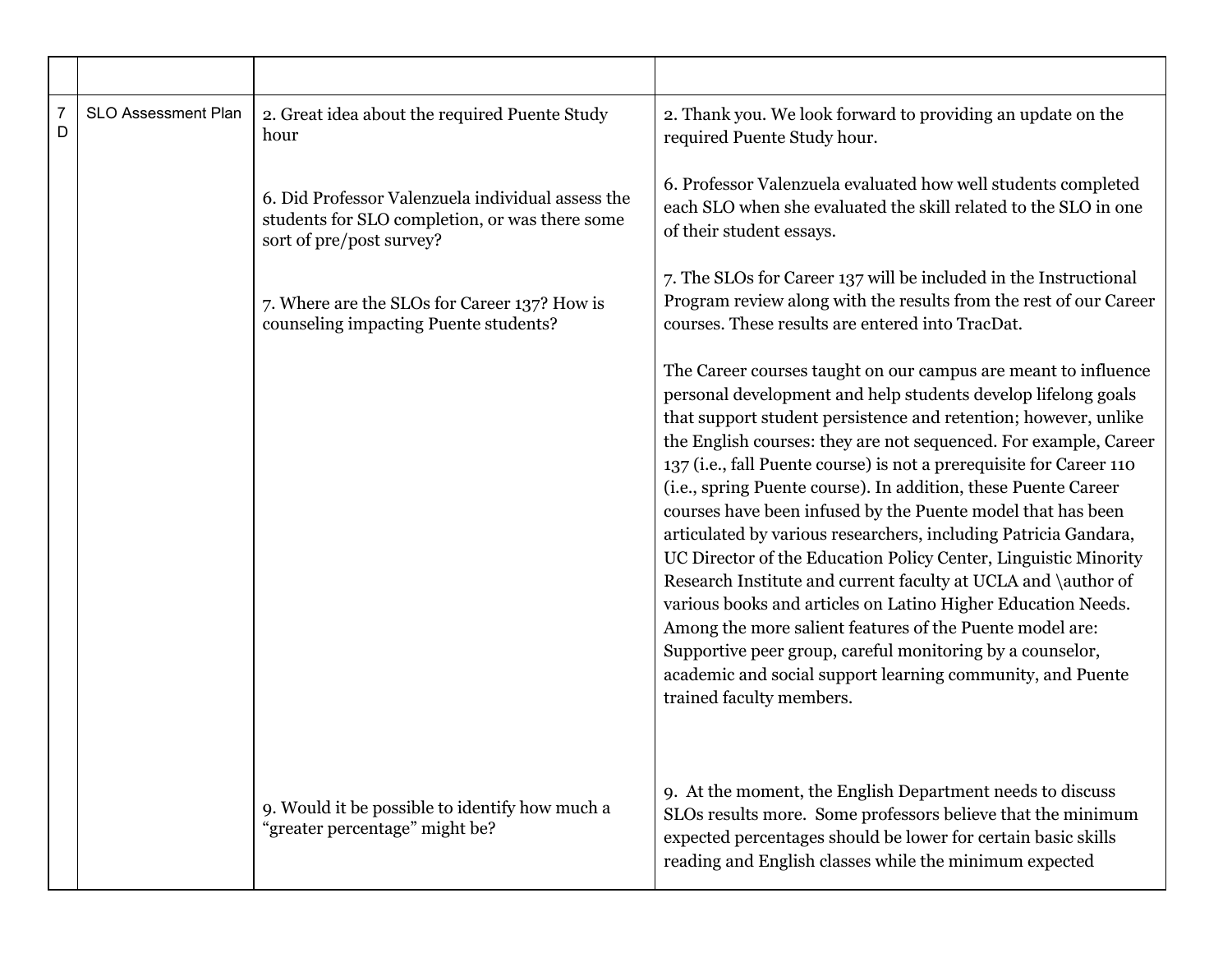|                     |                                             | 10. What can the instructors do to assist in<br>improving SLO results?<br>12. Good Job!                  | percentages should be higher for the transfer-level English<br>classes. The discussion continues in the English Department.<br>10. Instructors can encourage office hours and tutoring hours<br>more. Often, students who do not learn the SLOs need more<br>one-on-one assistance due to learning challenges and missed<br>instruction due to absences.<br>12. Thank you. |
|---------------------|---------------------------------------------|----------------------------------------------------------------------------------------------------------|----------------------------------------------------------------------------------------------------------------------------------------------------------------------------------------------------------------------------------------------------------------------------------------------------------------------------------------------------------------------------|
| 7<br>E              | <b>SLO Assessment</b><br>Results and Impact | 4. Could the Puente Study Hour be considered as<br>part of an SAO?                                       | 4. We would be interested in learning how to tie in the study hour<br>to an SAO.                                                                                                                                                                                                                                                                                           |
|                     |                                             | 8. I'm looking forward to seeing the analysis of the<br>study hour.                                      | 8. Yes, we will have our preliminary reflections. More causal<br>research for the study hour will be done after the semester ends.                                                                                                                                                                                                                                         |
|                     |                                             | 10. Study hour is being piloted this semester in an<br>attempt to assist students improve their success. | 10. You are are correct.                                                                                                                                                                                                                                                                                                                                                   |
|                     |                                             | 12. The study session is a good addition and<br>should help students achieve their goals.                | 12. Thank you.                                                                                                                                                                                                                                                                                                                                                             |
| $\overline{7}$<br>F | SAOs and SLOs for<br>the Next Review Cycle  | 4. Only reported SLO and is waiting for data to<br>determine SAO                                         | 4. At the time we submitted our program we were unclear about<br>the SAO. Essentially, our SAO for Puente statewide is "through<br>participation in the Puente Project, a student will develop a<br>Student Educational Plan (SEP) with the goal to transfer to a four<br>year college or university."                                                                     |
|                     |                                             | 6. Are the SAOs staying the same?                                                                        | 6. Our SAO for Puente statewide is "through participation in the<br>Puente Project, a student will develop a Student Educational Plan<br>(SEP) with the goal to transfer to a four year college or<br>university."                                                                                                                                                         |
|                     |                                             | 8. How will you assess this SLO?                                                                         | 8. Professor Valenzuela evaluated how well students completed<br>each SLO when she evaluated the skill related to the SLO in one                                                                                                                                                                                                                                           |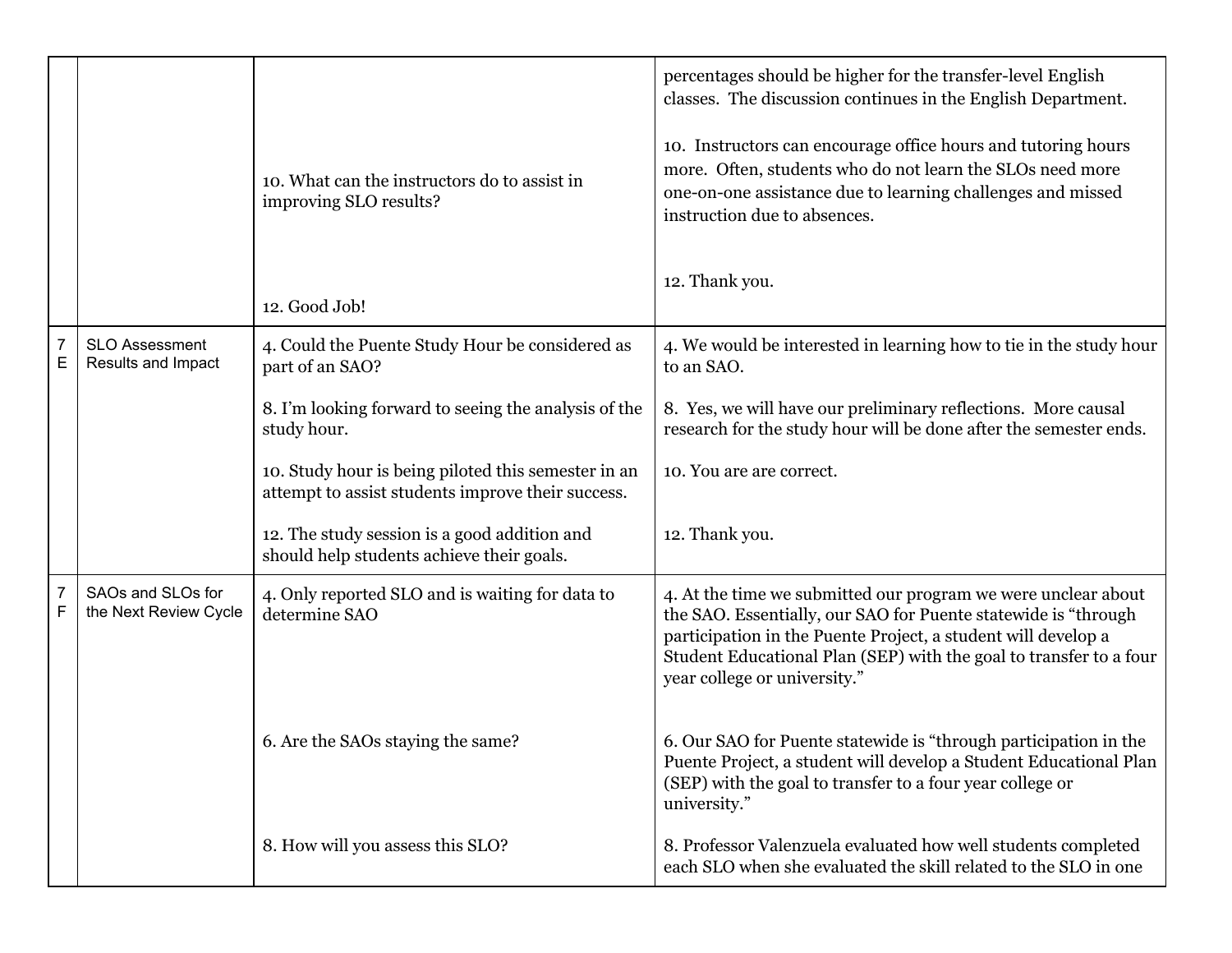|   |                                                      |                                                                                                                                                                          | of their student essays.                                                                                                                                                                                                                                                                                                             |
|---|------------------------------------------------------|--------------------------------------------------------------------------------------------------------------------------------------------------------------------------|--------------------------------------------------------------------------------------------------------------------------------------------------------------------------------------------------------------------------------------------------------------------------------------------------------------------------------------|
|   |                                                      | 10. SAO missing.                                                                                                                                                         | 10. At the time we submitted our program we were unclear about<br>the SAO. Essentially, our SAO for Puente statewide is "through<br>participation in the Puente Project, a student will develop a<br>Student Educational Plan (SEP) with the goal to transfer to a four<br>year college or university."                              |
|   |                                                      | 12. How is the SLO assessed?                                                                                                                                             | 12. Professor Valenzuela evaluated how well students completed<br>each SLO when she evaluated the skill related to the SLO in one<br>of their student essays.                                                                                                                                                                        |
|   |                                                      | 13. I recommend to also include a SLO to reflects<br>students Learning from the entire program<br>including all courses, mentorship, counseling and<br>other activities. | 13. This is an interesting concept. The English professor is<br>familiar only with SLOs that instructors record into Tracdat. She<br>is not certain as to how the non-instructional component of this<br>new type of SLO would be evaluated.                                                                                         |
| 8 | Equipment,<br>technology, and<br>facilities requests | 7. Computers requested but not detailed in the<br>narrative sections (i.e. 6B or 7F).                                                                                    | 7. We included the computer's model and name brand<br>recommended to us by our ITS Department.                                                                                                                                                                                                                                       |
|   |                                                      | 10. Specific information on textbooks, equipment<br>and supplies is needed to determine total cost.                                                                      | 10. This information was provided.                                                                                                                                                                                                                                                                                                   |
| 9 | <b>Strategic Action plans</b>                        | 7. Supplies were indicated as needed in the<br>narrative, but not detailed. Please explain how<br>career kits will support SLOs and SAOs for student<br>success.         | 7. The name brands, quantities and prices were included for<br>office supplies, books and technology. Perhaps some information<br>did not transfer well into SPOL.                                                                                                                                                                   |
|   |                                                      | 9. I didn't see any narrative entered for this area.                                                                                                                     | 9. We had a very difficult time navigating through SPOL. We<br>could not make it work before the deadline. Gloria Darafshi<br>helped us a lot by transferring the information in our original<br>attachments to SPOL soon after our first deadline. We did not<br>have a chance to write any more information in the SPOL<br>module. |
|   |                                                      | 13. Did not provide any information.                                                                                                                                     | 13. We were unable to successfully work with SPOL.                                                                                                                                                                                                                                                                                   |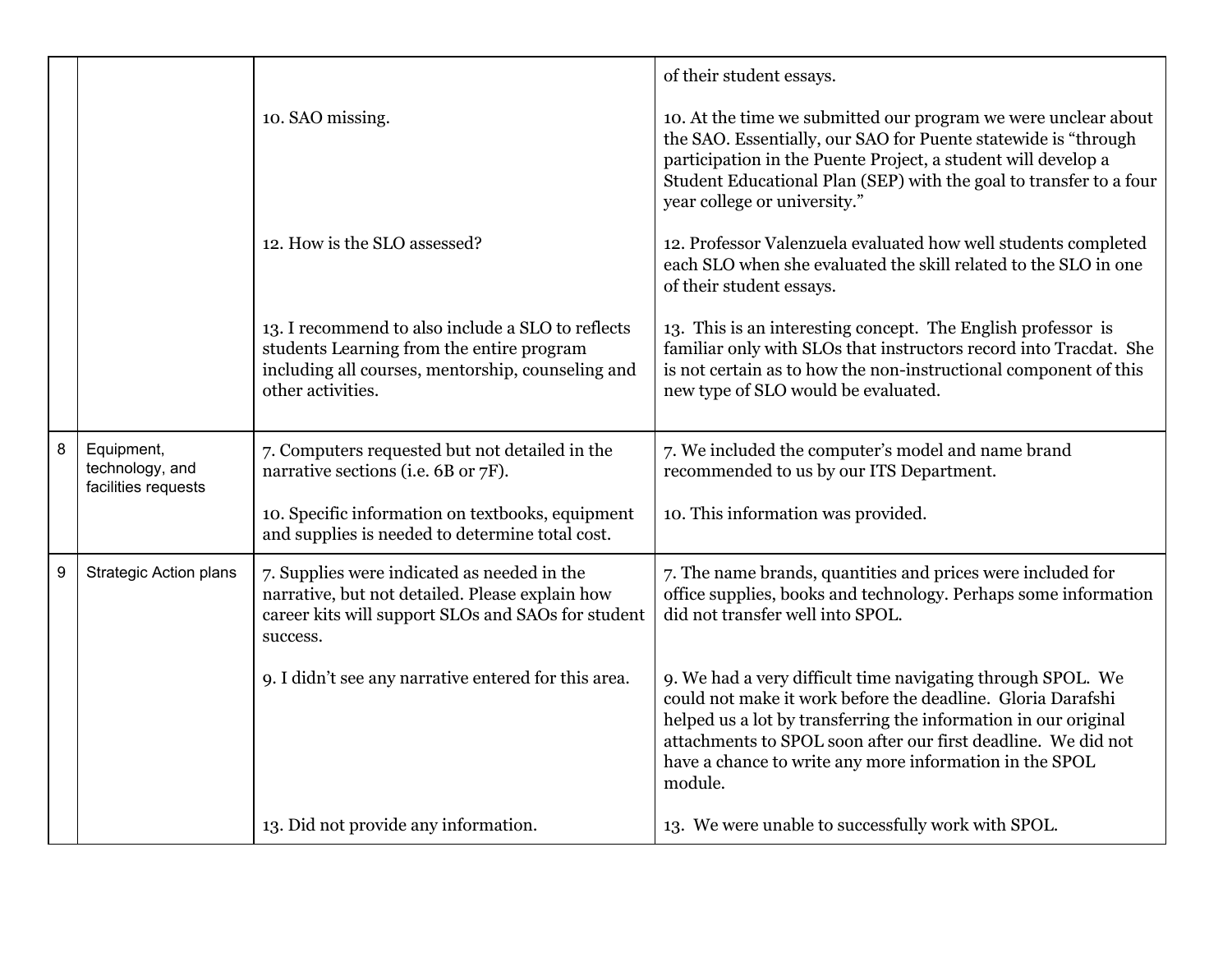#### **Overall Commendations:**

2. Very impressed with the work that Sandra and Yolanda have done for Puente. It is a young program and clearly focused and provided a valuable impact on students. Thank you for your dedication and hard-work.

3. Strong Executive Summary, Mission, Program Description; It's concise yet answers the question. Great to see how the program grew in the second year.

4. Congrats on all the great work! The data you presented was very thorough and providing a holistic analysis indicating the success of Puente.

7. Very clearly written and good use of charts when applicable. It is good to see such high numbers for retention and student success. It gives you a very clear picture of what is happening in the English courses and with the student club.

9. Tremendous Program. Clear impact! Very well written. I'm eager to see how the program grows and its impact over the next program reviews.

10. Strengths include description of major accomplishments, SLO results and potential impact of new OAII support.

11. A great start to a much needed program here at Cañada. For a program that is so new I'm impressed by how much has been accomplished. I have had the privilege of working with some of the Puente students and am very impressed by their drive. I hope they continue to get great support

14. Congratulations for implementing Puente at Cañada!

### Overall Recommendations:

3. Some sections are in first person. It would be more effective if the voice is consistent.

4. I'd be interested in learning more about the impact of the professional mentors of Puente's students success, motivation, and career choices.

7. It would be good to see more analysis on SLOs, since we can see success and would like to analyze why to help other programs. Puente is a 2 pronged approach to student success, it was surprising that there were no counseling or Career 137 SLOs. Additionally, having a SAO helps with program direction, even if it will be rewritten in the future. Evidence of success was indicated (like mentorship), but isn't analyzed in program narrative.

9. Build narrative to sections 6A/6B.